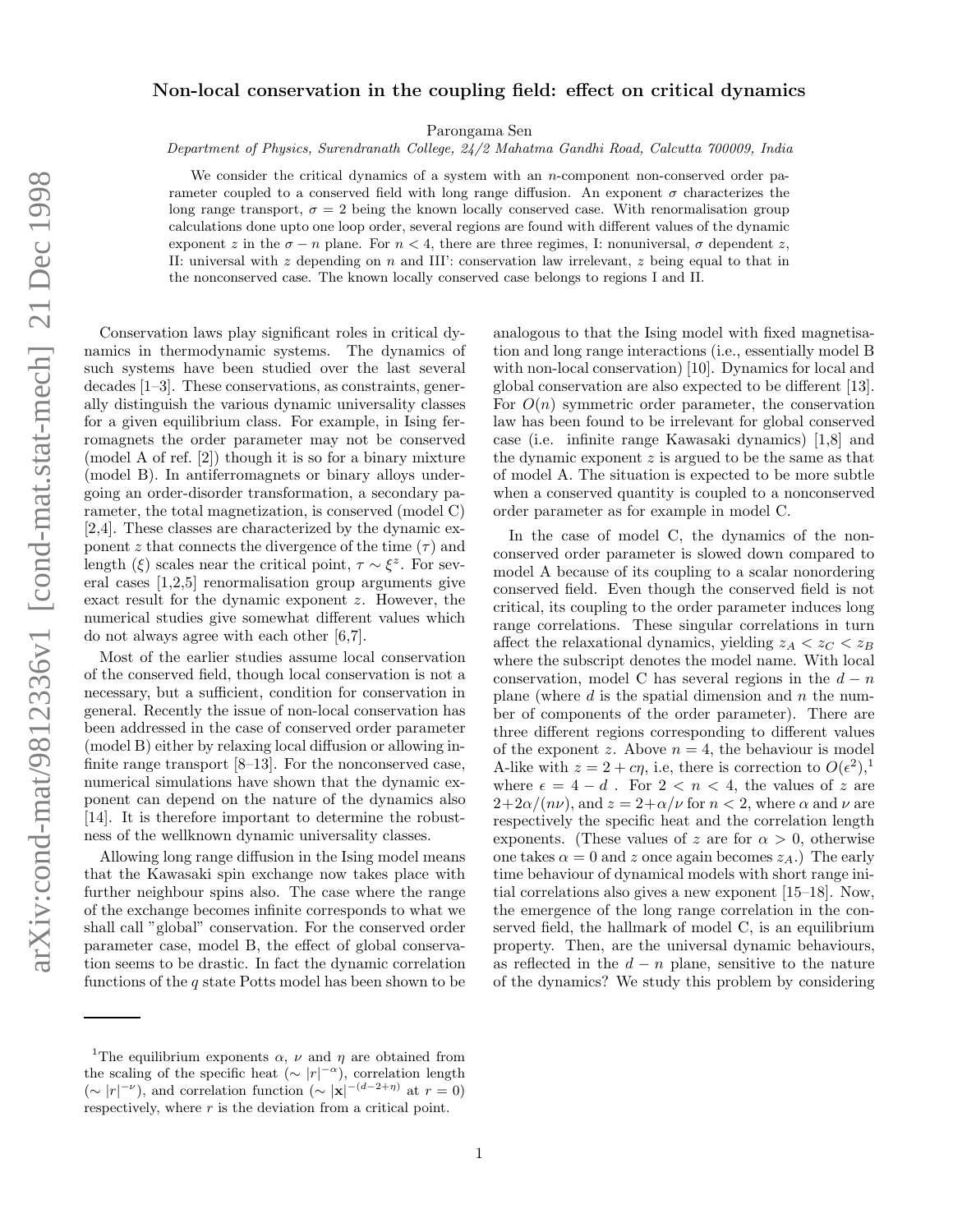a long range transport for the conserved field, a convenient way of interpolation between the local to the global conservation.

Let us consider the dynamics of an  $n$  component order parameter field  $\phi$  coupled to a scalar noncritical but conserved field m which may be the energy density or the magnetisation in the Ising antiferromagnetic case or particle density in the binary alloy case, or annealed mobile impurities. We allow for subdiffusive or superdiffusive transport of the conserved field. This means long range transport for particles or the impurities [19] or long range exchange of spins in magnetic systems. The Hamiltonian for model C reads,

$$
H = \int d^d \mathbf{x} \left[ \frac{1}{2} r \phi^2(\mathbf{x}) + \frac{1}{2} (\nabla \phi(\mathbf{x}))^2 + \tilde{u} \phi^4(\mathbf{x}) + \gamma \phi^2(\mathbf{x}) m(\mathbf{x}) + \frac{1}{2} C^{-1} m^2(\mathbf{x}) \right], \tag{1}
$$

where,  $\phi^2(\mathbf{x}) = \sum_{i=1}^n \phi_i^2(\mathbf{x}), \phi^4(\mathbf{x}) = [\sum_{i=1}^n \phi_i^2(\mathbf{x})]^2, r =$ 0 is the mean field critical point, and  $C > 0$  ensures noncriticality of m.

For purely relaxational dynamics, the equation of motion obeyed by  $\phi$  is

$$
\frac{1}{\Gamma} \frac{\partial \phi_{\alpha}(\mathbf{x},t)}{\partial t} = -\frac{\partial H}{\partial \phi_{\alpha}(\mathbf{x},t)} + \eta_{\alpha}(\mathbf{x},t),
$$
 (2a)

while  $m$  satisfies the following dynamical equation in Fourier space

$$
P(k)\frac{\partial m(\mathbf{k},t)}{\partial t} = -\frac{\partial H}{\partial m(-\mathbf{k},t)} + \zeta(\mathbf{k},t)
$$
 (2b)

with the noise obeying

$$
\langle \zeta \rangle = 0 , \qquad \langle \eta_{\alpha} \rangle = 0, \tag{3a}
$$

$$
\langle \eta_{\alpha}(\mathbf{x},t)\eta_{\alpha'}(\mathbf{x}',t')\rangle = 2\Gamma\delta(\mathbf{x}-\mathbf{x}')\delta(t-t')\delta_{\alpha,\alpha'} \qquad (3b)
$$

$$
\langle \zeta(\mathbf{k},t)\zeta(\mathbf{k}',t')\rangle = 2P(k)\delta(\mathbf{k}+\mathbf{k}')\delta(t-t'). \tag{3c}
$$

For model C with local conservation one chooses,  $P(k)$  =  $1/(\lambda k^2)$ . Here we use the general form [8]

$$
P(k) = \left[\frac{1}{\lambda_{\sigma}k^{\sigma}} + \frac{1}{\lambda_{0}}\right]
$$
 (3d)

For conservation to hold one strictly needs to satisfy the continuity equation only. For local conservation, the additional assumption is that the current is determined by the local change in the chemical potential (this is the case when  $\sigma = 2$  and Fick's law is obeyed, i.e,  $j(\mathbf{x}) \propto \nabla \mu(\mathbf{x})$ , where j is the current density and  $\mu(\mathbf{x})$  is the chemical potential in the particle picture). When the conservation is non-local, Fick's law is no longer valid. This is analogous to the invalidity of Ohm's law for diffusing electrons following Levy flight instead of nearest neighbour hopping [20]. In the long range diffusion case, instead of Fick's law, one can have a more general constitutive equation  $j(\mathbf{x}) \propto \int \kappa(\mathbf{x}-\mathbf{x}') \nabla \mu(\mathbf{x}') d\mathbf{x}'$  (which gives

back Fick's law for  $\kappa = \delta(\mathbf{x} - \mathbf{x}')$ ). This for a power law decay of  $\kappa(\mathbf{x})$  on Fourier transformation gives Eq. (2b) with Eq. (3d). We further include the momentum independent term, a kinetic coefficient,  $\lambda_0$  which is generated by the RG itself. A value of  $\sigma \neq 2$  simulates the nonlocality. The only constraint on  $\sigma$  to ensure conservation is  $\sigma > 0$ . The limit  $\sigma \to 0^+$  is the case corresponding to global conservation.

We use the momentum shell renormalisation group method where the Fourier components  $\phi_k(t)$  for the hard modes  $\Lambda/b < k < \Lambda$  are eliminated and the scale changes  $k = k/b$  and  $t = b^z t$  are made. We eventually set  $\Lambda = 1$ . The long distance long time results are obtained from the flow of the renormalized parameters. The static fixed points (at one loop) of this model are easily obtained  $(\epsilon = 4 - d)$  [5] as follows:

$$
r^* = \frac{1}{2} \frac{n+2}{n+8} \epsilon \tag{4a}
$$

$$
u^* = \frac{\epsilon}{4K_d(n+8)}\tag{4b}
$$

(here  $u = \tilde{u} - \frac{1}{2}\gamma^2 C$ , and  $K_d = 2^{1-d}\pi^{-d/2}\Gamma(d/2)$ ).

$$
(\gamma^2 C)^* = \frac{\tilde{\alpha}}{2n\nu K_d} \tag{4c}
$$

And either  $\gamma^* = 0$  or

$$
\tilde{\alpha}/\nu = (4-n)\epsilon/(n+8); \qquad \gamma^* \neq 0 \tag{4d}
$$

 $\tilde{\alpha}$  is the exponent of the temperature dependence of the largest term in the specific heat, i.e,  $\tilde{\alpha} = \alpha$  if  $\alpha > 0$ and  $\tilde{\alpha} = 0$  otherwise ( $\alpha$  is the specific heat exponent). For  $n > 4$ ,  $\gamma^* = 0$  is the only fixed point. In general,  $\gamma^* = 0$  is the fixed point for  $n > n_c$  where  $n_c$  also has an  $\epsilon$  expansion.

Considering the various vertex functions, the renormalisation equation for the transport and kinetic coefficients can be obtained [5]. The RG transformation being analytic cannot renormalise the singular terms of  $P(k)$ , as in the local case. However the transport coefficient generates (and renormalizes) the kinetic coefficient,  $\lambda_0$ , and also renormalizes the kinetic coefficient of the order parameter. Defining the dimensionless parameter  $\mu_{\sigma} = \Gamma C/\lambda_{\sigma}$ , the recursion relations at the static fixed point of Eq. (4c) can be written as (choosing thin shells  $b = 1 + \delta l$  with  $\delta l \rightarrow 0$ )

$$
\frac{\partial \Gamma^{-1}}{\partial l} = \Gamma^{-1}[-z + 2 + \frac{2\tilde{\alpha}/\nu n}{(1 + \mu^{-1})}],
$$
\n(5a)

$$
\frac{\partial \lambda_0^{-1}}{\partial l} = \lambda_0^{-1}(-z + \tilde{\alpha}/\nu + \frac{2n\gamma^2 \lambda_0 K_d}{\Gamma})
$$
 (5b)

$$
\frac{\partial \mu_{\sigma}}{\partial l} = \mu_{\sigma} [\sigma - 2 + \tilde{\alpha}/\nu - \frac{2\tilde{\alpha}/\nu n}{1 + \mu^{-1}}]. \tag{5c}
$$

Here  $\mu = \mu_{\sigma} + \mu_0$ , with  $\mu_0 = \frac{\Gamma C}{\lambda_0}$ . The above one loop contributions in the dynamic quantities come from the  $\gamma$  vertex. (It maybe noted that we have excluded  $\eta$  as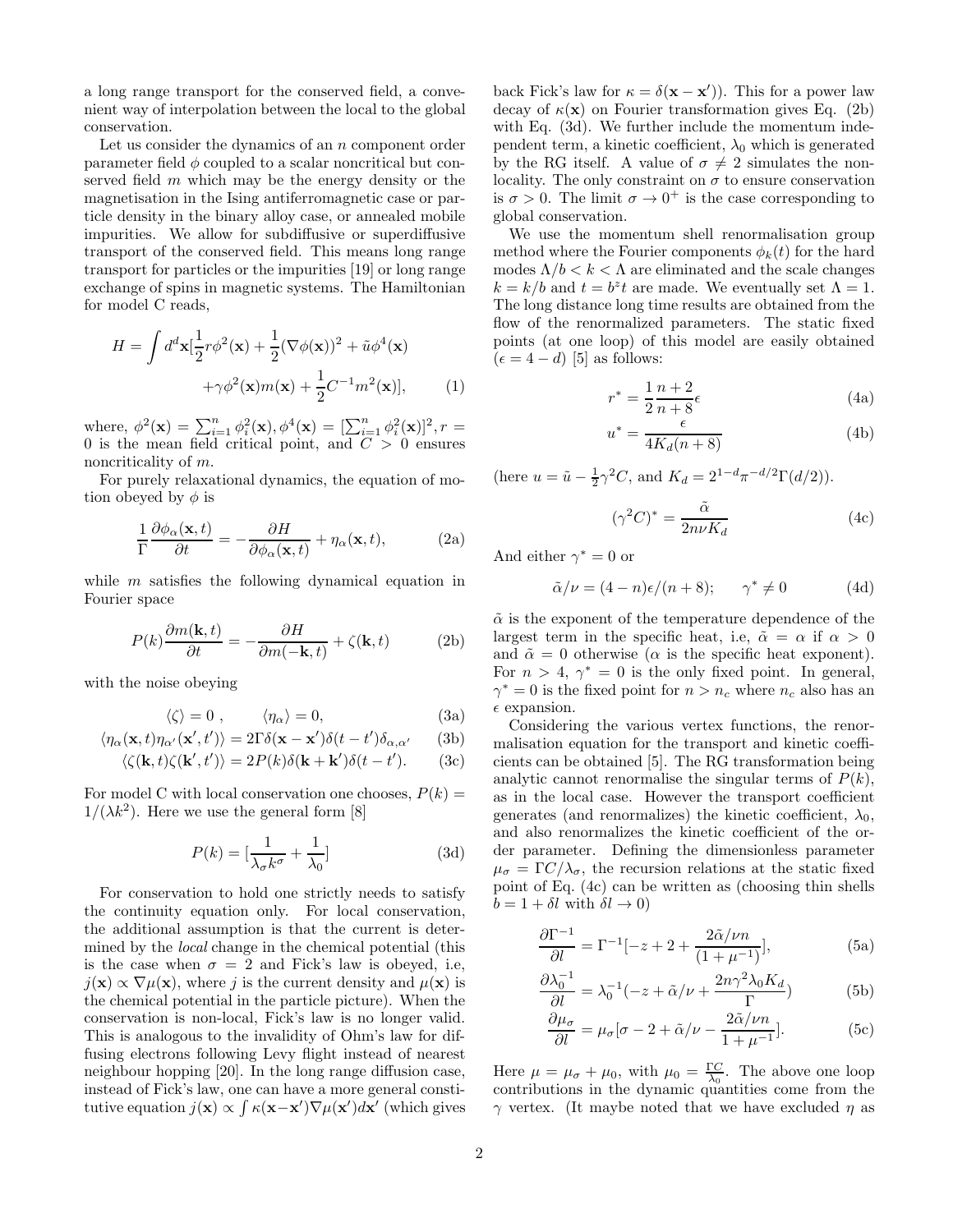$\eta = 0$  to first order in  $\epsilon$ . This is not crucial as there is a cancellation in model C in higher order terms [5,2].)

The dynamic exponent  $z$  is chosen to keep  $\Gamma$  scale invariant. Eq. (5a) then gives

$$
z = 2 + \frac{2\tilde{\alpha}/\nu n}{(1 + \mu^{-1})}.
$$
 (6)

The fixed point of  $\mu_0$  is obtained from eqs. (5b) and (4c)

$$
\mu_0^* = \frac{\tilde{\alpha}/\nu}{2(z - \tilde{\alpha}/\nu)}
$$

The fixed points of  $\mu_{\sigma}$  are therefore 0,  $\infty$  or a non-zero finite value given by

$$
\mu_0^* + \mu_\sigma^* = \frac{\sigma - 2 + \tilde{\alpha}/\nu}{2 - \sigma + \frac{\tilde{\alpha}}{\nu} \frac{2 - n}{n}}\tag{7}
$$

## Stability of fixed points and exponents:

Let us analyse the stability of the fixed points for the different values of  $\sigma$ .

Above  $n = 4$ ,  $\gamma^* = 0$  is the only fixed point and therefore the conserved field gets decoupled in long lengthscale limit. This is nothing but the model A fixed point where the ordering and non-ordering fields are no longer coupled and therefore  $z = z_A$ . To recover  $z_A = 2 + c\eta$  one needs to go to higher loops, where the  $u$  vertex starts contributing.

 $\mu_{\sigma} = 0$  is the fixed point valid for  $\sigma < 2 - \alpha/\nu$  and the exponent  $z = 2 + O(\epsilon^2)$  for all n. At this fixed point the conservation of the coupling field simply becomes irrelevant. One therefore again recovers model A exponent  $z = z_A$ , although  $\gamma^* \neq 0$ .

We note that as  $\mu^*_{\sigma}$  cannot be negative and  $\tilde{\alpha} \sim O(\epsilon)$ , (7) will give a physical fixed point only if  $n < 2/(1+p)$ where  $p = (\sigma - 2)/(\tilde{\alpha}/\nu)$  and  $p > -1$ . For  $4 > n >$  $2/(1+p)$ ,  $p > -1$ ,  $\mu_{\sigma} = \infty$  will be the stable fixed point. The latter gives  $n = 4$  at  $p = -0.5$ , so for  $-1 < p < -0.5$ , we find that a non-zero finite fixed point for  $\mu_{\sigma}^*$  is always stable. In particular, for  $\sigma = 2$ , we get back the results of [2]:  $z = 2 + \tilde{\alpha}/\nu$  for  $n < 2$ ,  $z = 2 + 2\tilde{\alpha}/n\nu$  for  $2 < n < 4$ and  $z = 2 + O(\epsilon^2)$  for  $n > 4$ .

Thus we have the following regions in the  $\sigma - n$  plane:

I.  $z = \sigma + \tilde{\alpha}/\nu$ . For  $\sigma = 2 + p\tilde{\alpha}/\nu, n < 2/(1+p); p > -1$ II.  $z = 2 + 2\tilde{\alpha}/n\nu$ . For  $\sigma = 2 + p\tilde{\alpha}/\nu, 4 > n > 2/(1+p); p > -1/2$ III.  $z = 2 + O(\epsilon^2), \, \gamma^* = 0.$ For all  $\sigma$ ,  $n > 4$ . III'  $z = 2 + O(\epsilon^2), \, \gamma^* \neq 0.$ 

For  $\sigma < 2 - \alpha/\nu$  (i.e.,  $p = -1$ ),  $n < 4$ .

These are shown schematically in Fig. 1. We may add that there are discontinuities of  $z$  only at the boundaries  $\sigma = 2 - \tilde{\alpha}/\nu$  and  $n = 4$ . The model C like regions for  $\sigma = 2$  are in regions I and II with nothing special for the  $\sigma = 2$  line. The value of z is also continuous across the boundary of regions I and II. Of the two regions, I is nonuniversal with a  $\sigma$  dependent dynamic exponent  $z = \sigma + \tilde{\alpha}/\nu$  while II is robust and independent of  $\sigma$ . In region II,  $z$  is dependent on  $n$  explicitly while in region I, n dependence is through the equilibrium exponents only. As one crosses the  $\sigma = 2$  line, region II extends towards smaller values of n for  $\sigma > 2$  and the opposite happens for  $\sigma < 2$  where it vanishes at  $n = 4, \sigma = 2 - \tilde{\alpha}/2\nu$  and region I survives as long as  $\sigma > 2 - \tilde{\alpha}/\nu$ .

The general  $\sigma$  case, in addition, allows for a new regime where the conservation law becomes irrelevant even though the coupling survives ( $\gamma \neq 0$ ) in the long length scale limit and induces long range correlations in equilibrium. The global conservation case belongs to this class.

Since the nonrenormalizability of  $\lambda_{\sigma}$  is valid to all orders, we expect, as in the local model C, the dynamic exponent z, as obtained here, for regions I and II to be exact. The above analysis is best for d close to 4 as we have done calculations upto  $O(\epsilon)$  only. For d close to 4, in fact, region I exists for values of  $\sigma \geq 2$  and  $\sigma < 2$  and very close to 2 only as  $\alpha \sim O(\epsilon)$ . Continuing with this result in lower dimensions, one expects region I to exist over a larger range of  $\sigma$ (> 2) so that the line separating regions I and II in the positive half of the  $\sigma - 2$  axis in Fig. 1 goes higher up for lower dimensions. However, the line separating regions II and III (or III' and III) in Fig 1 is shifted towards lower values of  $n$  for lower dimensions as  $\alpha$  becomes negative at a critical value of  $n = n_c$  where  $n_c$  also has an  $\epsilon$  expansion. (Fig. 1 has been drawn for d close to 4). In the  $d - n$  plane therefore, region I is in general depleted for a value of  $\sigma$  higher than 2. This depletion is maximum for  $d = 4$ . For  $\sigma < 2 - \tilde{\alpha}/\nu$ , only region III or III' survive with  $z = z_A$  for all d.

Some of our results are in contrast with the long range diffusion in model B, where z is explicitly dependent on  $\sigma$  as long as the conservation is relevant. The dynamical exponent is in general expected to increase for a system with constraint, and therefore  $z \geq z_A$ . However, global conservation (i.e.,  $\sigma \to 0^+$ ) becomes irrelevant and one recovers  $z = z_A$  in this limit [8,12,11]. This would the case for  $\sigma < \sigma_c = z_A - 2 + \eta = O(\epsilon^2)$  for model B. In model C, we find region III', where conservation is irrelevant, to be significantly larger with  $\sigma_c = 2 - \tilde{\alpha}/\nu$ . Even when the conservation is relevant, we find a strongly universal regime, region II, where the conservation slows down the dynamics but the nature of the dynamics is irrelevant ( $\sigma$  independence).

It is possible to implement this long range transport in a simulation. The infinite range would correspond